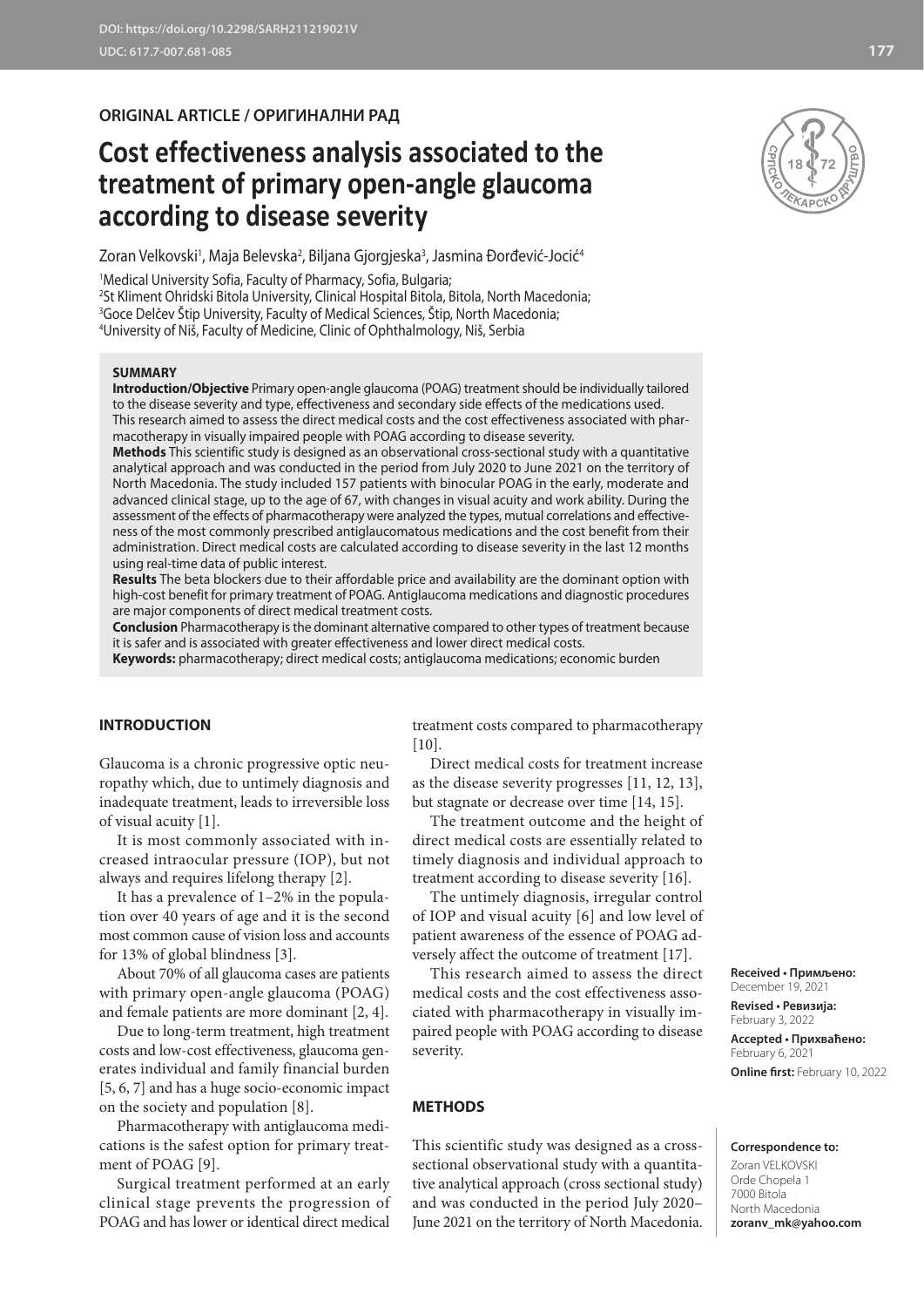According to inclusion criteria, the study included 157 patients diagnosed with binocular POAG at an early, moderate and advanced clinical stage. The patients were up to 67 years old and treated with pharmacotherapy; whereas the patients in advanced clinical stage were socioeconomically predisposed and with reduced work ability.

The patients' diagnosis was confirmed by ophthalmological examination, while the visual acuity and disease severity (clinical stages) were determined according to ICD 10-CM: 40.11 in early, moderate and advanced clinical stage, in accordance with the classification guidelines of the European Glaucoma Society.

A specially designed questionnaire was used for the analysis of the clinical-demographic parameters, whereas a standardized visual analogue scale EQ VAS was used for self-assessment of the general health status.

The research was carried out during periodic health examinations in the Institute of Occupational Medicine and the Department of Ophthalmology at the University Clinical Hospital Bitola, Department of Ophthalmology at the Medical Faculty Skopje, Department of Ophthalmology at the Medical Faculty Štip and specialist ophthalmological hospitals in several cities in Macedonia.

The assessment of the effects of pharmacotherapy involved the following: type of most commonly prescribed antiglaucomatous medications, their mutual correlations, the effectiveness and the secondary side effects from their use. The effectiveness and outcome of the treatment were analyzed by controlling the height and normalization of the IOP and the preservation of visual acuity in the last 12 months.

Direct medical costs were calculated according to the disease severity in the last 12 months using real-time data

of public interest presented by the Health Insurance Fund of North Macedonia and State Statistical Office.

Statistical data processing was performed by descriptive and comparative statistics procedures with SPSS software package version 22.0 for Windows (IBM Corp., Armonk, NY, USA).

The attributive (qualitative) series were analyzed by determining the coefficients of ratio, proportion and rate, and were presented as absolute and relative numbers. Numerical (quantitative) series were analyzed by finding the measures of central tendency (average value; median, minimum and maximum value; interactive range) and dispersion measures (standard deviation and standard error).

Pearson  $\chi^2$  test for homogeneity, Fischer exact test and Fisher–Freeman–Halton exact test were used to determine the association between certain variables in the groups of subjects.

The Shapiro–Wilk W test was used to determine the normality of frequency distribution of investigated variables. Risk factors were quantified using probability ratios, odd ratio (OR).

In order to test the significance of the difference between the parameters analyzed, depending on the type and distribution of data, Student's t test for two independent samples, analysis of variance (ANOVA) for multiple independent samples and the non-parametric Mann–Whitney U test and Kruskal–Wallis H test for independent samples were used.

A value of  $p < 0.05$  was used to determine significance. The obtained results from the analysis were compared with scientific reference literature in the world and are presented numerically, with tables and figures.

The research was done in accord with standards of the institutional committee on ethics and with the 1964 Helsinki declaration and its later amendments or comparable ethical standards.

# **RESULTS**

The highest proportion of the patients included in the research were in the initial clinical stage 38.22% and the mean age of the patients was  $57.51 \pm 6.28$  years. (Table 1)

Regarding the demographic parameters, 77.71% of the patients lived in a city; 89.17% in a married community; 50.32% had a secondary education; 43.31% were a clerk/ administrator by profession, without statistical significance between the two sexes.

17.91% of the patients had a family history of eye diseases; 21.06% had registered comorbid diseases, while 15.29% were not informed about the essence of POAG.

**Table 1.** Clinical and demographic characteristics of patients

| Parameters                       | Total<br>$N = 157$ | Male<br>$N = 70$ | Female<br>$N = 87$ | P Difference<br>test                     |  |  |  |  |  |
|----------------------------------|--------------------|------------------|--------------------|------------------------------------------|--|--|--|--|--|
|                                  | $(100\%)$          | (44.59%)         | (55.41%)           |                                          |  |  |  |  |  |
| Disease severity                 |                    |                  |                    |                                          |  |  |  |  |  |
| Early                            | 60 (38.22%)        | 27 (45%)         | 33 (55%)           | $x^2$ = 0.837;<br>$df = 2$ ; $p = 0.667$ |  |  |  |  |  |
| Moderate                         | 52 (33.12%)        | 23 (44.23%)      | 29 (55.77%)        |                                          |  |  |  |  |  |
| Advanced                         | 45 (28.66%)        | 20 (44.44%)      | 25 (55.56%)        |                                          |  |  |  |  |  |
| Age                              | $57.51 \pm 6.28$   | $57.60 \pm 6.10$ | $57.40 \pm 6.46$   | $Z = 0.332;$<br>$p = 0.739$              |  |  |  |  |  |
| Age when diagnosed               | $47.53 \pm 5.61$   | $47.71 \pm 5.51$ | $47.34 \pm 5.70$   | $Z = 0.339;$<br>$p = 0.734$              |  |  |  |  |  |
| Duration of therapy.             | $9.54 \pm 4.27$    | $9.62 \pm 4.12$  | $9.46 \pm 4.41$    | $x^2$ = 0.235;<br>$df = 2$ ; $p = 0.715$ |  |  |  |  |  |
| Comorbid diseases /<br>N(% )     | 33 (21.06%)        | 15 (21.43%)      | 18 (20.69%)        | $x^2$ = 0.152;<br>$df = 1$ ; $p = 0.697$ |  |  |  |  |  |
| Genetic Predisposition<br>/N(96) | 28 (17.91%)        | 13 (18.57%)      | 15 (17.24%)        | $x^2$ = 0.002;<br>$df = 1$ ; $p = 0.988$ |  |  |  |  |  |
| Side effects                     |                    |                  |                    |                                          |  |  |  |  |  |
| Local                            | 35 (22.35%)        | 16 (22.86%)      | 19 (21.84%)        | $x^2$ = 0.023;                           |  |  |  |  |  |
| Systemic                         | 5(3.16%)           | 2(2.86%)         | 3(3.45%)           | $df = 2$ ; $p = 0.989$                   |  |  |  |  |  |
| Health informed / N (%)          |                    |                  |                    |                                          |  |  |  |  |  |
| Yes / partially                  | 133 (84.71%)       | 60 (85.71%)      | 73 (83.91%)        | $x^2$ = 0.235;                           |  |  |  |  |  |
| No                               | 24 (15.29%)        | 11 (15.71%)      | 13 (14.94%)        | $df = 2$ ; $p = 0.889$                   |  |  |  |  |  |

 $\chi^2$  – Pearson Chi-square test; Z – Mann–Whitney U test; \*significant for p < 0.05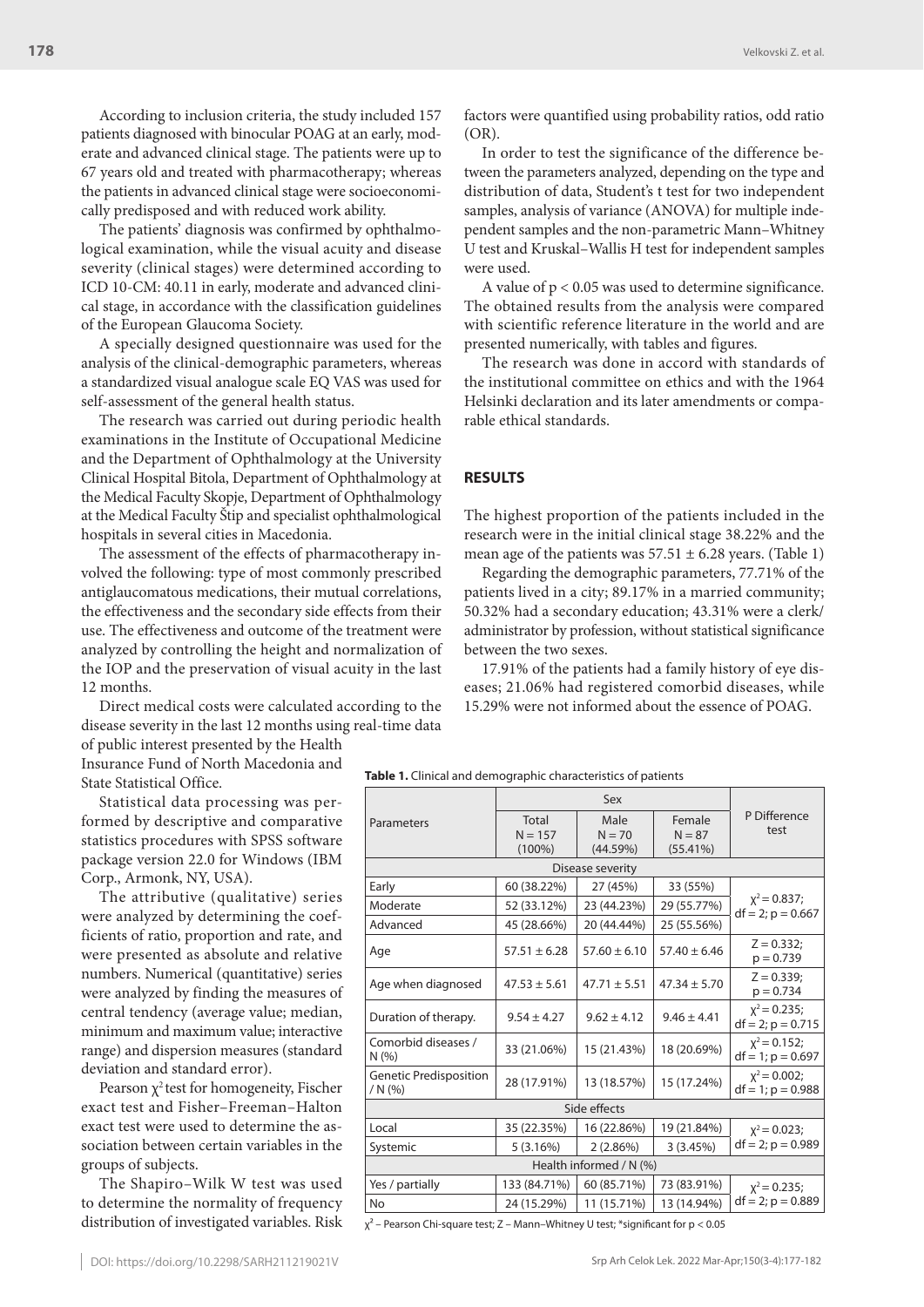

**Figure 1.** Antiglaucomatous medications prescribed in the treatment

|                                                                     | Parameters                    | <b>Total</b> | Regression   | Slow<br>Progression | Worsening   | P Difference<br>test        |  |
|---------------------------------------------------------------------|-------------------------------|--------------|--------------|---------------------|-------------|-----------------------------|--|
| Treatment Method / N (%)                                            |                               |              |              |                     |             |                             |  |
|                                                                     | Pharmacotherapy<br>/12 months | 157 (100%)   | 124 (78.98%) | 19 (12.1%)          | 14 (8.92%)  | $tp = 0.00001*$             |  |
| Adherence to Treatment / N (%)                                      |                               |              |              |                     |             |                             |  |
|                                                                     | Yes                           | 124 (78.98%) | 56 (45.16%)  | 43 (34.68%)         | 25 (20.16%) | $x^2$ = 69.049;             |  |
|                                                                     | <b>No</b>                     | 33 (21.02%)  | $3(9.09\%)$  | 5(15.15%)           | 25 (75.76%) | $df = 2$ ;<br>$p = 0.0001*$ |  |
| Treatment outcome according to disease severity / 12 months / N (%) |                               |              |              |                     |             |                             |  |
|                                                                     | Early                         | 60 (38.22%)  | 51 (85%)     | $6(10\%)$           | 3(5%)       |                             |  |
|                                                                     | Moderate                      | 52 (33.12%)  | 41 (78.85%)  | 6 (11.54%)          | $5(9.61\%)$ | $tp = 0.00001*$             |  |
|                                                                     | Advanced                      | 45 (28.66%)  | 32 (71.11%)  | 7 (15.56%)          | 6 (13.33%)  |                             |  |
|                                                                     |                               |              |              |                     |             |                             |  |

**Table 2.** Treatment outcome of the patients

χ2 – Pearson Chi-square; †Fisher Freeman Halton exact test; \*significant for p < 0.05

The patients were treated with pharmacotherapy, with prescription of various anti-glaucomatous medications (Figure 1, Table 2).

The type and method of administration of antiglaucoma medications depend on the disease severity, the level of IOP and their effectiveness. The medications are individually tailored and, in our research, the predominant type of pharmacotherapy were the beta blockers.

In the early stage, the predominant option was mono pharmacotherapy 60%, in the moderate stage, combination therapy of two medications 55.77% and, in the advanced stage, combination therapy of two 33.33% or three or more anti-glaucomatous medications 66.67%.

The effectiveness of pharmacotherapy is manifested by regression, slow progression or worsening of disease severity.

Significant association of with the highest number of regression outcome of the disease was observed in patients in initial (early) when compared to advanced clinical stage,  $p = 0.00001$ .

Over 20% of the patients did not adhere to regular treat-

ment due to economic reasons or lack of information and ignorance about the essence of POAG.

Loss of visual acuity and reduced work ability are the reasons for nonfulfillment or poor fulfilment of work responsibilities and eventual relocation of patients to job positions with lower personal income (Table 3).

Considering the fact that this concerned adult population of up to the age of 67, the average self-assessment of the general health status of the patients was low, 7.68 ± 1,56. Of whom, 36.94% due to reduced visual acuity and work ability received a low monthly income of up to 250 euros, without significance between the two sexes,  $p = 0.316$ .

Antiglaucoma medications were a major component of direct medical costs 80,86% and imposed an economic burden from  $3.05\% \pm 0.75$  to  $10.52\% \pm 0.62$ , which was significantly associated with patients who received low monthly income (nonparametric ANOVA:  $F = 6.38$ ;  $p = 0.0001$ ).

| Parameters                                             | Primary open-angle glaucoma severity | P Difference test |                  |                   |                                        |  |  |  |
|--------------------------------------------------------|--------------------------------------|-------------------|------------------|-------------------|----------------------------------------|--|--|--|
|                                                        | Total                                | <b>Initial</b>    | Moderate         | Advanced          |                                        |  |  |  |
| Self-assessment of health condition /<br>EO VAS Mean/% | $7.68 \pm 1.56$                      | $8.25 \pm 1.19$   | $7.65 \pm 1.55$  | $7.15 \pm 1.95$   | $tp = 0.00001*$<br>advanced / early    |  |  |  |
| Reduced personal income / N (%)                        | 25 (15.92%)                          | $\Omega$          | $8(5.1\%)$       | 17<br>$(10.83\%)$ | $tp = 0.00001*$<br>moderate / advanced |  |  |  |
| Monthly personal income / $N$ (%)                      |                                      |                   |                  |                   |                                        |  |  |  |
| Low $\leq$ 250 euros                                   | 55 (35.03%)                          | 13 (23.64%)       | 16 (29.09%)      | 26 (47.27%)       | $tp = 0.00001*$                        |  |  |  |
| Direct medical costs / euros                           |                                      |                   |                  |                   |                                        |  |  |  |
| Monthly                                                | $15.13 \pm 1.6$                      | $6.1 \pm 1.2$     | $14.4 \pm 1.7$   | $24.9 \pm 1.9$    | $1p = 0.00001*$                        |  |  |  |
| Annual                                                 | $181.56 \pm 19.2$                    | $73.2 \pm 14.4$   | $172.8 \pm 20.4$ | $298.8 \pm 22.8$  | $1p = 0.0002*$                         |  |  |  |
| Types of costs / Mean / %                              |                                      |                   |                  |                   |                                        |  |  |  |
| Specialist ophthalmological examinations               | 19.14                                | 25.5              | 18.89            | 13.03             | $x^2$ = 66.752; df = 4;                |  |  |  |
| Antiglaucomatous medications                           | 80.86                                | 74.5              | 81.11            | 86.97             | $p = 0.00001*$                         |  |  |  |
| Economic burden on low monthly income / %              | $6.68 \pm 0.70$                      | $3.05 \pm 0.75$   | $6.47 \pm 0.73$  | $10.52 \pm 0.62$  | $E = 6.38 \text{ p} = 0.0001$ *        |  |  |  |

1p – Kruskal–Wallis H test; X<sup>2</sup> – Pearson Chi-square; F – nonparametric ANOVA; †Fisher exact test; \*significant for p < 0.05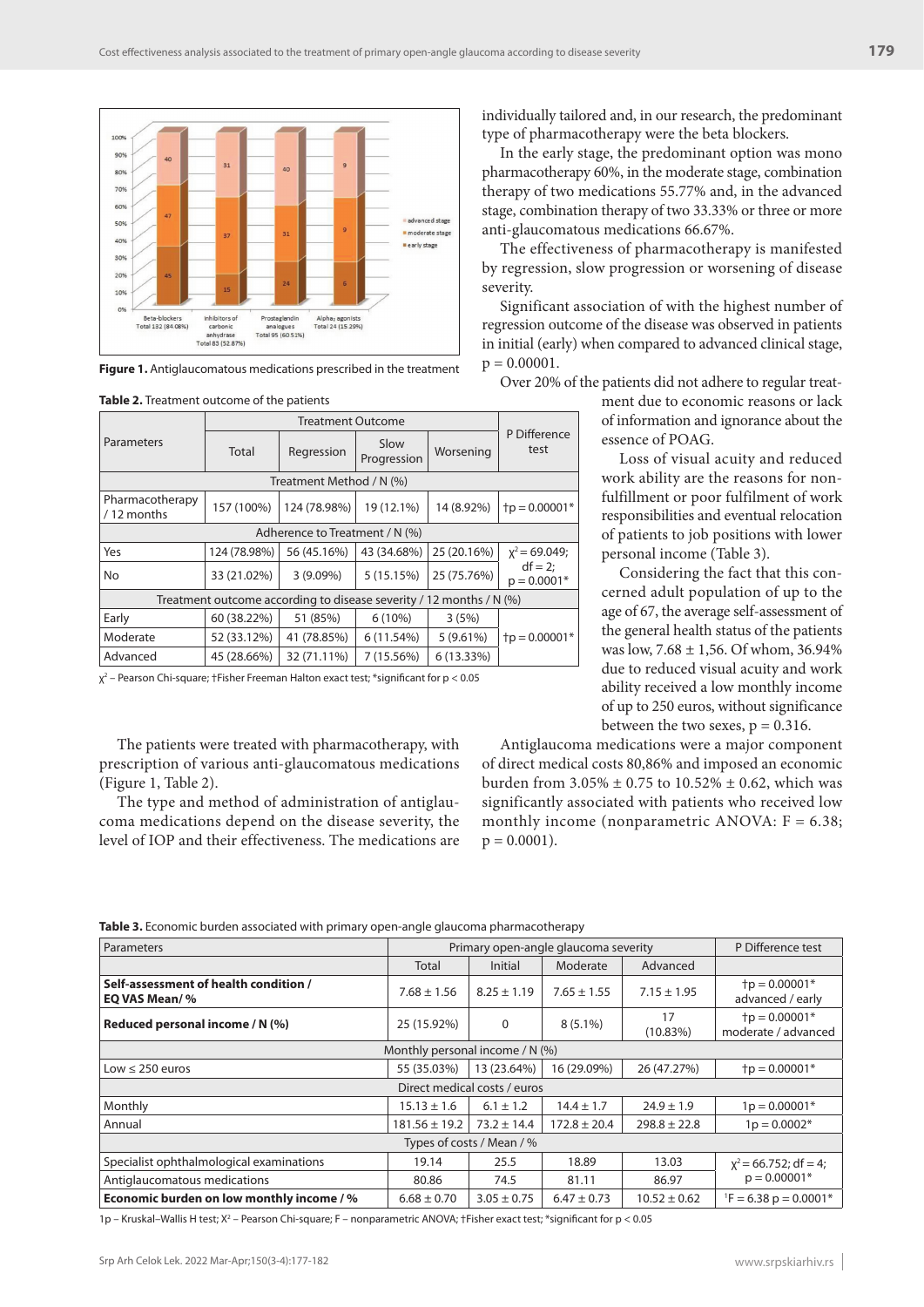### **DISCUSSION**

The patients included in the research were aged 40–67, predominated by females 55.41%, while over 50% of the patients were older than 59.

Previous studies show that POAG is most often manifested binocularly with the highest frequency over the age of 60, while 55–60% of the patients are female [2, 4].

POAG is diagnosed between the age of 40–50 in 46.91% of the patients, while in 7.63% younger than 40. According to the available studies, POAG is most often diagnosed after 40 [18], although that limit is gradually lowering to a younger age under 40 years old [19].

Of the registered comorbid conditions, 33.33% were due to diabetes mellitus and the rest to hypertension, cardiovascular and metabolic diseases and were 2.47 times more common in patients with advanced stage [OR = 2.47 (1.20–5.07) 95% CI].

In total, 84.71% were fully/partially informed about the essence of POAG, but not all of them, without statistical significance between the two sexes,  $p = 0.195$ .

Studies conducted in Egypt and Nigeria showed that 40–50% of illiterate and uninformed people had been treated for glaucoma [6, 13].

Antiglaucoma medication of choice in the treatment of POAG were beta blockers (Thymolol) which were administered in 132 cases (84.08%), and their alternative were analogues of prostaglandins 95 (60.51%), carbonic anhydrase inhibitors 83 (52.87) %) and alpha<sub>2</sub> agonists 24 (15.29%), which are prescribed as mono or combination therapy.

Beta blockers were usually prescribed as monotherapy 16.56%, while in combination therapy of two medications, beta blockers and carbonic anhydrase inhibitors 22.29%, and in combination of three medications, beta blockers, carbonic anhydrase inhibitors and prostaglandin analogues 30.57%. Combined use of more than one antiglaucoma medication is an effective way to normalize IOP, but it increases the treatment cost and the possibility of secondary side effects [7, 20].

Adverse drug reactions were reported in 40 cases (25.48%). Of these, 23 (14.65%) were secondary local reactions in the form of irritation, allergy, dry eye and eye pain, and secondary cataract in seven cases (4.46%). Of the patients treated with non-selective beta-blockers, five (3.18%) showed complications in the form of primary bronchial asthma, exacerbation of asthma and deviations in functional spirometry tests.

In long-term studies for the treatment of POAG in patients who have used medications with preservatives and non-selective beta-blockers (Thymolol) the following was observed: local adverse drug reactions 12–20% [21] and 2.7%, systemic reactions in the form of bronchial asthma exacerbation [7, 22]. Pharmacotherapy with prostaglandin analogues is the most effective way to normalize IOP and has the highest cost benefit for treatment and the lowest percentage of secondary side effects [20].

The treatment outcome in 78.98% was successful with normalization of IOP and regression of the disease, in 12.10% was partially successful with slow progression, and in 8.92% the outcome was unsuccessful with deterioration and progression of the disease,  $p = 0.00001$ , without significance between the two sexes,  $p = 0.772$ .

Increased disease severity in the last 12 months has been registered in all clinical stages, 13.33% of whom were patients in advanced clinical stage.

Studies conducted in Egypt and Nigeria report unsuccessful normalization of IOP in glaucoma patients treated with pharmacotherapy 42–50% [6, 13].

21.02% of the patients did not adhere to regular treatment. Of whom, 15.15% were uninformed about the essence of POAG and the benefits of regular treatment, while 84.85% due to economic reasons used generic alternative anti-glaucomatous medications with inadequate dosage.

Many people with POAG are partially blind due to untimely diagnosis [13], poor health care [17] and low levels of health education and awareness, especially in developing countries [5].

Long-term treatment, high medication prices and lack of information about the essence of POAG are most common reasons for patients' non-adherence to medication [16].

In 75.75% of the patients who did not adhere to treatment, the IOP height in the last 12 months was usually higher than 28 mmHg. Patients who adhere to regular treatment have 5.14 times higher chance of a successful outcome compared to patients with irregular treatment  $[OR = 5.14 (2.36 - 14.63) 95\% CI].$ 

According to several studies in case of unfavorable outcome and increased disease severity, the possibility of nonadherence to medication must be taken into account [23].

Significant association was established between low monthly income and patients in advanced clinical stage,  $p = 0.00001$ , without statistically significant association between the sexes,  $p = 0.955$ .

There are numerous studies regarding the connection of the advanced clinical stage with the reduced personal income, high treatment costs, decreased visual acuity and low-cost effectiveness for treatment [13, 14, 24].

Monthly and annual direct medical costs for treatment were significantly lower in the initial, whereas the highest in the advanced clinical stage (Kruskal–Wallis H test,  $p = 0.00001 / 0.0002$ ).

Most of the direct medical costs 80.86% were for antiglaucoma medications which were significantly higher in the advanced clinical stage,  $p = 0.0001$ , while similar findings were referred to in other studies related to the economic burden of glaucoma treatment [11, 12].

Treatment costs for patients with advanced clinical stage were 2.4 times higher compared to those for patients with initial stage [OR = 2.4 (9.79–60.93) 95% CI].

Beta-blocker pharmacotherapy is associated with low and prostaglandin analogues with high-cost treatment. Identical cost findings have been reported in other comparative studies of glaucoma treatment with medications [25, 26].

Significantly higher direct medical costs for treatment and low-cost benefit were observed in patients with comorbid conditions/diabetes mellitus,  $p = 0.00001$ , compared to other patients.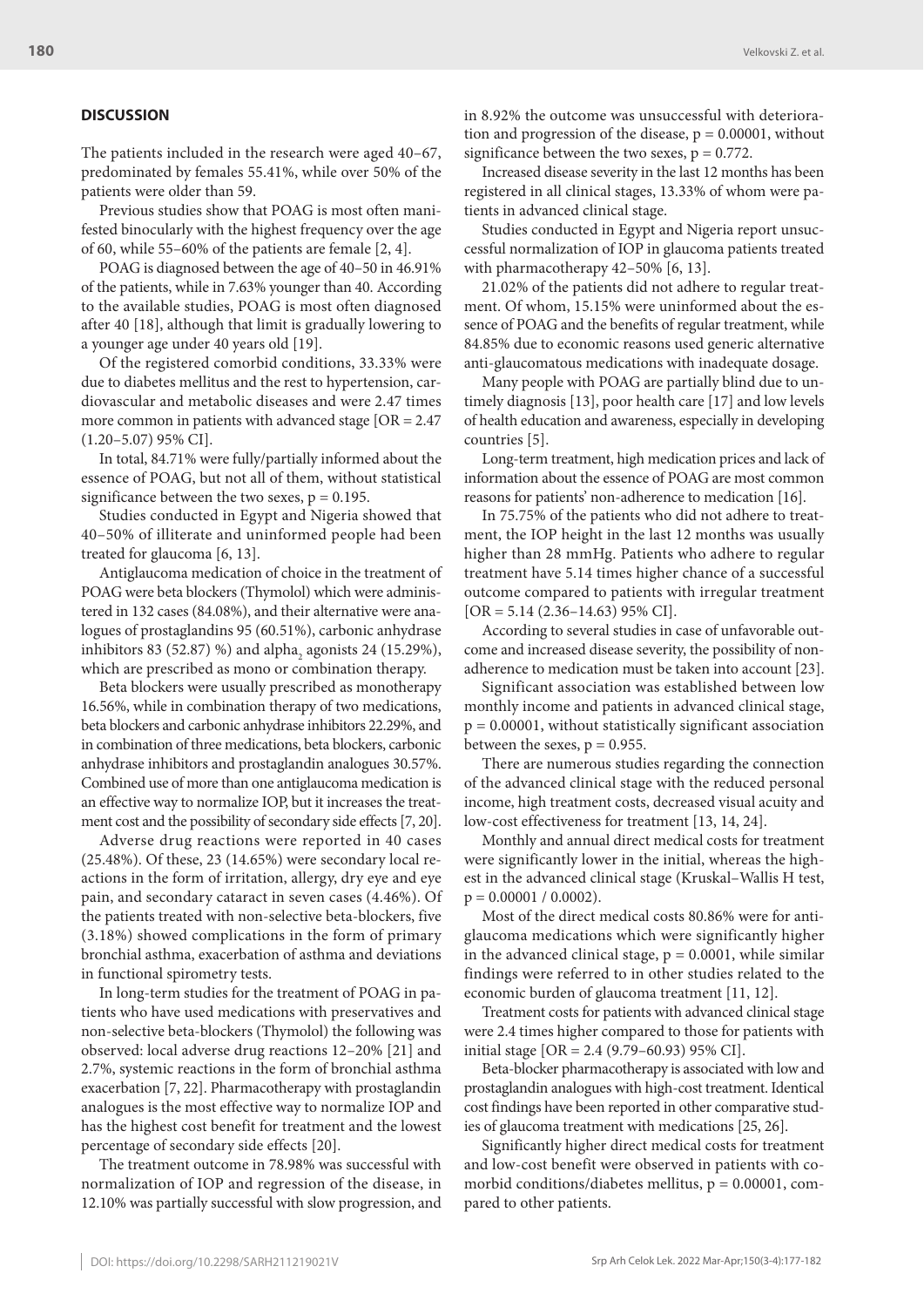Patients over the age of 60 have insignificantly higher direct medical costs for treatment,  $p = 0.0612$ . Parallel studies on the economic burden of glaucoma treatment have reported a significant association between higher treatment costs, advanced disease severity and older mean age [24].

The Health Insurance Fund of North Macedonia partially subsidizes the costs of non-selective beta-blockers and carbonic anhydrase inhibitors, but not the costs of prostaglandin analogues, other expensive medications and diagnostic procedures used to treat POAG.

Available studies depending on the economic development of the countries indicate annual direct medical costs of 45–809 euros [5, 12, 13, 15, 27].

The burden of direct medical costs on the monthly personal income is significantly higher in patients with advanced clinical stage, who receive low monthly personal income (One Way ANOVA:  $Av = 6.38$ ;  $p = 0.0001$ ).

Low-cost effectiveness and individual economic burden on the monthly personal income, from 1.3–61.5%, are referred to in numerous studies conducted in different geographical regions [6, 7, 13].

# **CONCLUSION**

POAG treatment should be individually tailored to the disease severity and type, effectiveness and secondary side effects of the medications used.

Pharmacotherapy is the dominant alternative compared to other types of treatment because it is safer and is associated with greater effectiveness, lower direct medical costs and higher cost effectiveness during treatment.

Beta-blockers, due to their availability and low cost, are the most common option as a primary type of pharmacotherapy in the initial (early) stage of the disease.

The progression of the disease severity is associated with change, intensification of treatment and increased direct medical costs.

Long-term IOP control with the initial treatment without modifications will allow regression of the disease, slow disease progression and reduced treatment costs. Screening programs for early detection of POAG, subsidizing the cost of expensive anti-glaucoma medications and increased awareness of the essence of POAG are essential.

### **Conflict of interest:** None declared.

#### **REFERENCES**

- Kang JM, Tanna AP. Glaucoma. Med Clin North Am. 2021;105(3):493–510.
- 2. Nam JW, Kang YS, Sung MS, Park SW. Clinical evaluation of unilateral open-angle glaucoma: a two-year follow-up study. Chonnam Med J. 2021;57(2):144–51.
- 3. Zhang N, Wang J, Li Y, Jiang B. Prevalence of primary open angle glaucoma in the last 20 years: meta-analysis and systematic review. Sci Rep. 2021;11(1):13762.
- 4. Trivli A, Zervou MI, Goulielmos GN, Spandidos DA, Detorakis ET. Primary open angle glaucoma genetics: The common variations and their clinical associations. Mol Med Rep. 2020;22(2):1103–10.
- 5. Grekova D, Andreevska K, Petrova G, Petkova V. Assessment of the social and economic burden of glaucoma in Bulgaria. Biomedical Research. 2018;29(12):2578–81.
- 6. Eldaly M, Hunter M, Khafagy M. The socioeconomic impact among Egyptian glaucoma patients. Br J Ophthalmol. 2007;91(10):1274–5.
- 7. Nayak B, Gupta S, Kumar G, Dada T, Gupta V, Sihota R. Socioeconomics of long-term glaucoma therapy in India. Indian J Ophthalmol. 2015;63(1):20–4.
- 8. Wang W, He M, Li Z, Huang W. Epidemiological variations and trends in health burden of glaucoma worldwide. Acta Ophthalmol. 2019;97(3):349–55.
- 9. Konstas AG, Labbe A, Katsanos A, Meier-Gibbons F, Irkec M, Boboridis KG, et al. The treatment of glaucoma using topical preservative-free agents: an evaluation of safety and tolerability. Expert Opin Drug Saf. 2021;20(4):453–66.
- 10. Dhingra D, Bhartiya S. Evaluating glaucoma surgeries in the MIGS context. Rom J Ophthalmol. 2020;64(2):85–95.
- 11. Park I, Gale J, Skalicky SE. Health economic analysis in glaucoma. J Glaucoma. 2020;29(4):304–11.
- 12. Shih V, Parekh M, Multani JK, McGuiness CB, Chen C, Campbell JH, et al. Clinical and Economic Burden of Glaucoma by Disease Severity. Ophthalmol Glaucoma. 2021;4(5):490–503.
- 13. Adio AO, Onua AA. Economic burden of glaucoma in Rivers State, Nigeria. Clin Ophthalmol. 2012;6:2023–31.
- 14. Lazcano-Gomez G, Ramos-Cadena M, Torres-Tamayo M, Oteyza AH, Turati-Acosta M, Jimenez-Roman J. Cost of glaucoma treatment in a developing country over a 5-year period. Medicine. 2016;95(47):5341.
- 15. Real JP, Lafuente MC, Palma SD, Tartara LI. Direct costs of glaucoma: Relationship between cost and severity of the disease. 2018;16(4):266–74.
- 16. Sarenac-Vulovic T, Janicijevic K. Primary open-angle glaucoma and pharmacoeconomics: Review. Sanamed. 2016;11(3):243–8.
- 17. Delgado MF, Abdelrahman AM, Terahi M, Miro Quesada Woll JJ, Gil-Carrasco F, Cook C, et al. Management of glaucoma in developing countries: challenges and opportunities for improvement. Clinicoecon Outcomes Res. 2019;11:591–604.
- 18. Schuster AK, Erb C, Hoffmann EM, Dietlein T, Pfeiffer N. The diagnosis and treatment of glaucoma. Dtsch Arztebl Int. 2020;117(13):225–34.
- 19. Chan MPY, Broadway DC, Khawaja AP, Yip JLY, Garway-Heath DF, Burr JM, et al. Glaucoma and intraocular pressure in EPIC-Norfolk Eye Study: a cross sectional study. BMJ. 2017;358:3889.
- 20. Neymark N, Buchholz P, Honrubia F, Kobelt G. The Cost of Treating Glaucoma with Combinations of Topical Drugs in Spain. Eur J Ophthalmol. 2018;18(1):52–9.
- 21. Baudouin C, Renard JP, Nordmann JP, Denis P, Lachkar L, Sellem E, et al. Prevalence and risk factors for ocular surface disease among patients treated over the long term for glaucoma or ocular hypertension. Eur J Ophthalmol. 2012;23(1):47–54.
- 22. Uusitalo H, Chen E, Pfeiffer N, Brignole-Baudouin F, Kaarniranta K, Leino M, et al. Switching from a preserved to a preservative-free prostaglandin preparation in topical glaucoma medication. Acta Ophthalmol. 2010;88(3):329–36.
- 23. Chakravarthy U, Biundo E, Saka RO, Fasser C, Bourne R, Little JA. The Economic Impact of Blindness in Europe. Ophthalmic Epidemiol. 2017;24(4):239–47.
- 24. Kryvoviaz OV. Pharmacoeconomic evaluation of glaucoma treatment by the "cost-effectiveness" method. Farm Zh. 2018;0(2):16–0. Available from: https://pharmj.org.ua/index.php/ journal/article/view/119
- 25. Schehlein EM, Novack G, Robin AL. New pharmacotherapy for the treatment of glaucoma. Expert Opin Pharmacother. 2017;18(18):1939–46.
- 26. Feldman RM, Cioffi GA, Liebmann JM, Weinreb RN. Current knowledge and attitudes concerning cost-effectiveness in glaucoma pharmacotherapy: a glaucoma specialists focus group study. Clin Ophthalmol. 2020;14:729–39.
- 27. Fukuda Y, Kume A, Kashiwagi K. Medical costs of and changes in glaucoma treatment among patients newly starting glaucoma care. Current Eye Research. 2021;46(11):1695–702.